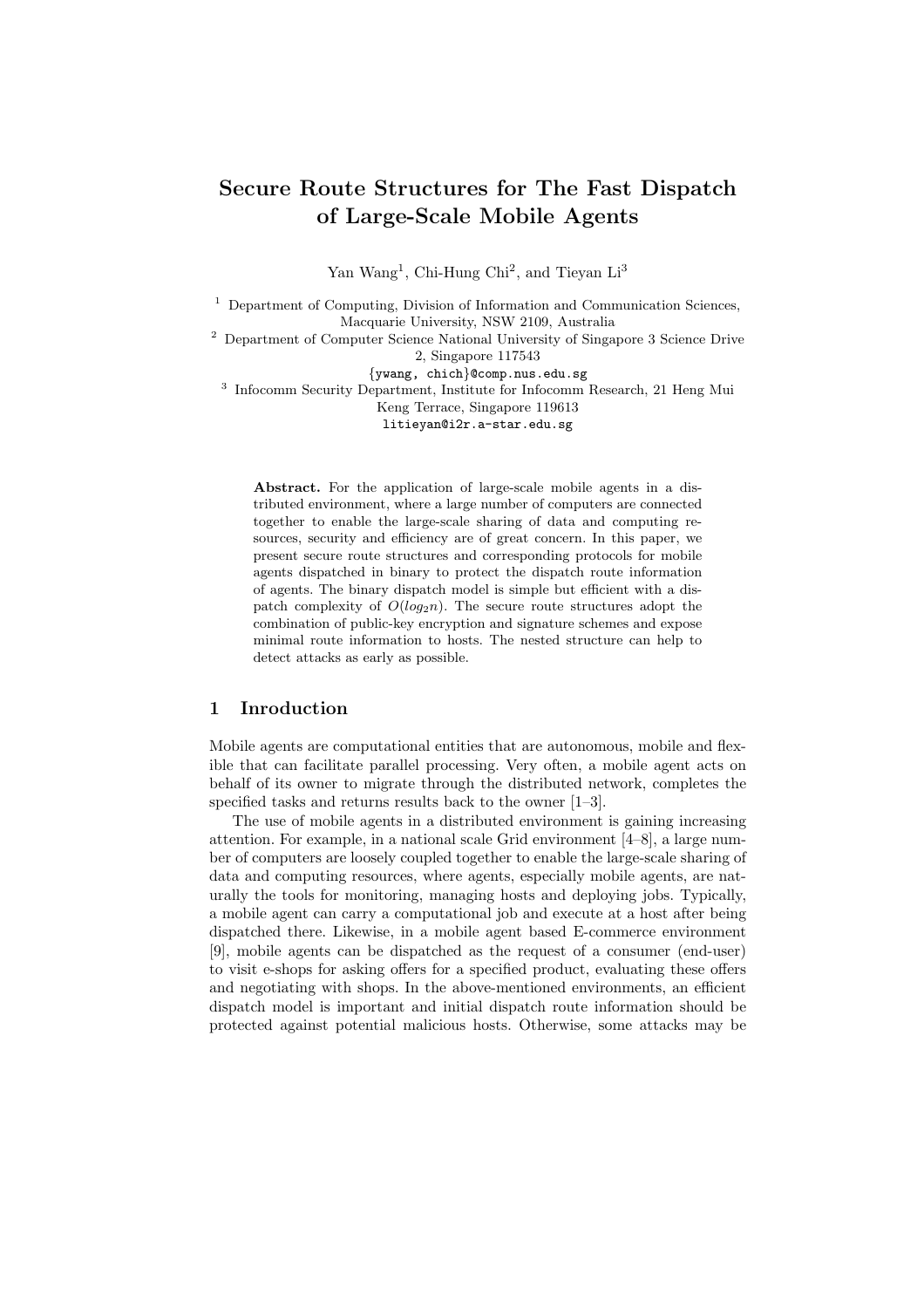easily mounted breaking the deployment of agents. So, if the owner needs to dispatch large-scale mobile agents, the security and efficiency are of great concern [10, 11].

Tamper-poof devices [12] and secure coprocessors [13] are hardware-based mechanisms that can be used for protecting mobile agents and hosts. Softwarebased approaches involve more work such as using Hiding Encrypted Function (HEF) [14], using proxy signature [15] and using delegation certificate [16]. However, these approaches are either limited in certain context or arise other security problems. The secure structure for an individual mobile agent is discussed in [10]. Several secure route structures are presented in [17] for protecting a serially migrating agent. But a serial migrating agent can only satisfy small-scale applications and it is not adequate for Grid computing or E-commerce where parallelism is exploited to ensure high performance and fast response. In such a case, dispatching agents in parallel is essential. However, the secure route structures for mobile agents become more complicated.

In this paper, we focus on the issue of efficiently dispatching mobile agents while protecting their routes. We first present a fast binary dispatch model (FBD), which is able to efficiently dispatch a large number of mobile agents in parallel. Based on this model, we present several secure route structures and security enhanced parallel dispatch protocols, which will expose minimal route information to current hosts. The nested structure of secure route can help to detect attacks as early as possible. In terms of security and robustness, these models are improved one by one targeted at preserving the efficiency of the hierarchical dispatch model while ensuring route security. In this paper, we assume a secure mobile agent environment employing well-known public key cryptography [19] and X.509 certification framework [18–20]. In the following, we assume that there exists a secure environment including the generation, certification and distribution of public keys. Each host enables an execution environment for mobile agents and can know the authentic public key of other hosts.

The rest of this paper is organized as follows: Section 2 first previews the BBD model, a basic binary dispatch model. Then it presents FBD model, a fast binary dispatch model. Two secure route structures based on FBD are presented in Section 3. The security properties of two route structures are also compared in this section. The complexities of the route generation of different structures are analyzed in Section 4. Finally, Section 5 concludes this work.

# 2 A Fast Binary Dispatch Model (FBD)

When there are  $n$  mobile agents, a serial dispatch model is to dispatch them one by one. But it is not efficient since the dispatch complexity is  $O(n)$ .

In [21, 22], we proposed the basic binary dispatch (BBD) model. It is a typical parallel dispatch model where each parent agent can dispatch two child agents resulting in a binary dispatch tree structure with the dispatch complexity of  $O(log_2n)$ . We term an agent as a *Master Agent* (e.g.  $A_0$  in Figure 1) if it is created at the home host (e.g.  $H_0$ ) and is responsible for dispatching a pool of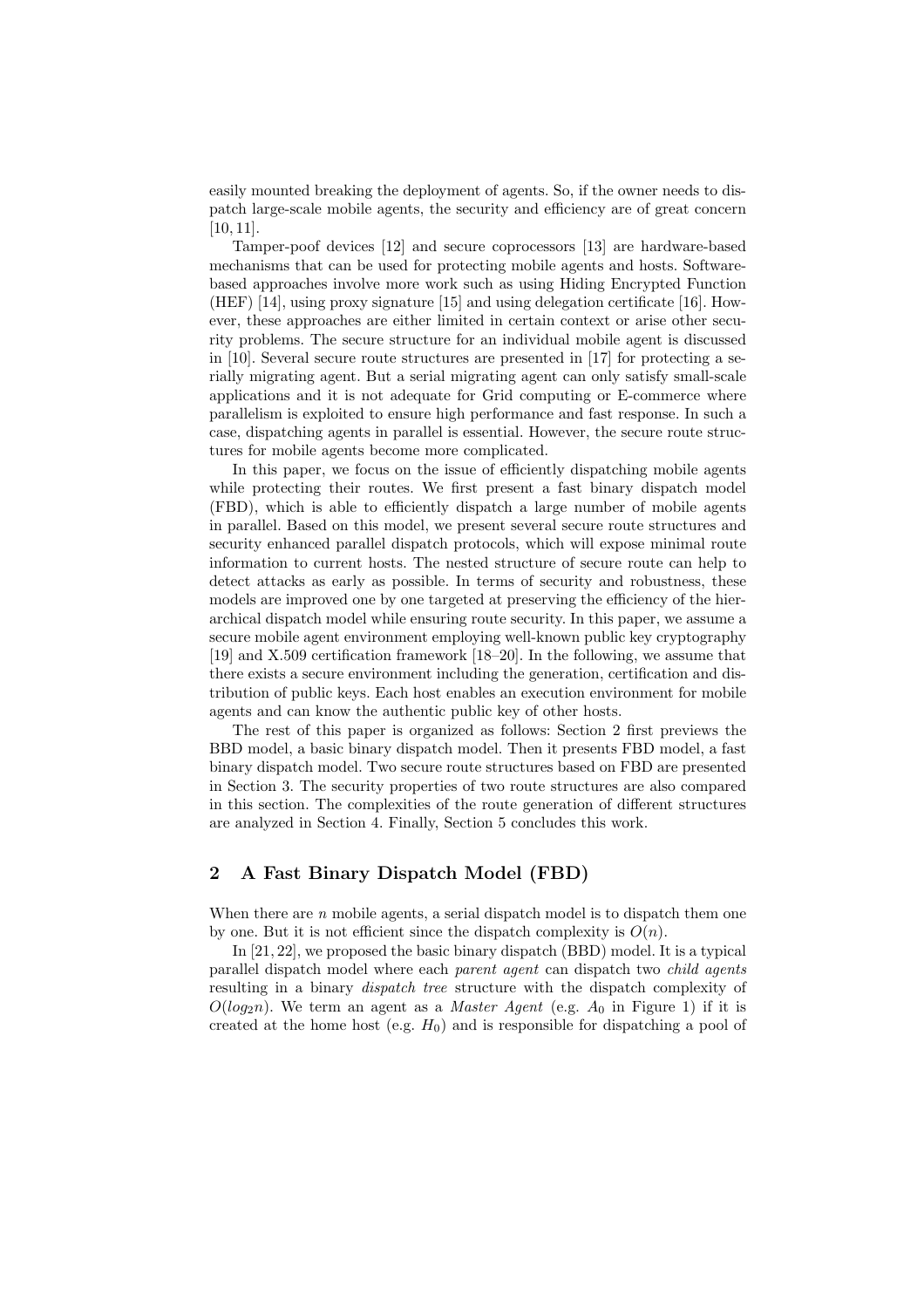mobile agents to remote hosts. We call an agent a *Worker Agent (WA)* if its sole responsibility is to perform simple tasks assigned to it, e.g. accessing local data. If a WA also dispatches other worker agents besides performing the task of local data accessing, it is called a Primary Worker Agent (PWA).



Fig. 1. FBD dispatch tree with 16 mobile agents

While the BBD model [21, 22] is efficient, it has a drawback. For example, if there are 16 mobile agents, 8 mobile agents arrive at their destinations and start their local tasks at  $\angle T$  and other 8 mobile agents do at 5T. Here we distinguish the tasks of a  $PWA$  by dispatch tasks and local tasks. Agent  $A_1$  arrives at its destination at  $1T$  but it can only start its local data access task at  $4T$  since it has to dispatch other agents. The start time is the same with agents  $A_2$  to  $A_8$ . So do other PWAs. In other words, half of the n agents can start their tasks at time  $(log_{2}n)T$  and the other half at time  $(log_{2}n + 1)T$ .

As shown in Figure 1, in the FBD model, a PWA is only responsible for dispatching 1 or 2 child agents before starting its local task. No virtual dispatch is necessary. But to obtain fast dispatch performance, partial adjustment is necessary. As shown in Figure 1, one node should be moved to the left branch so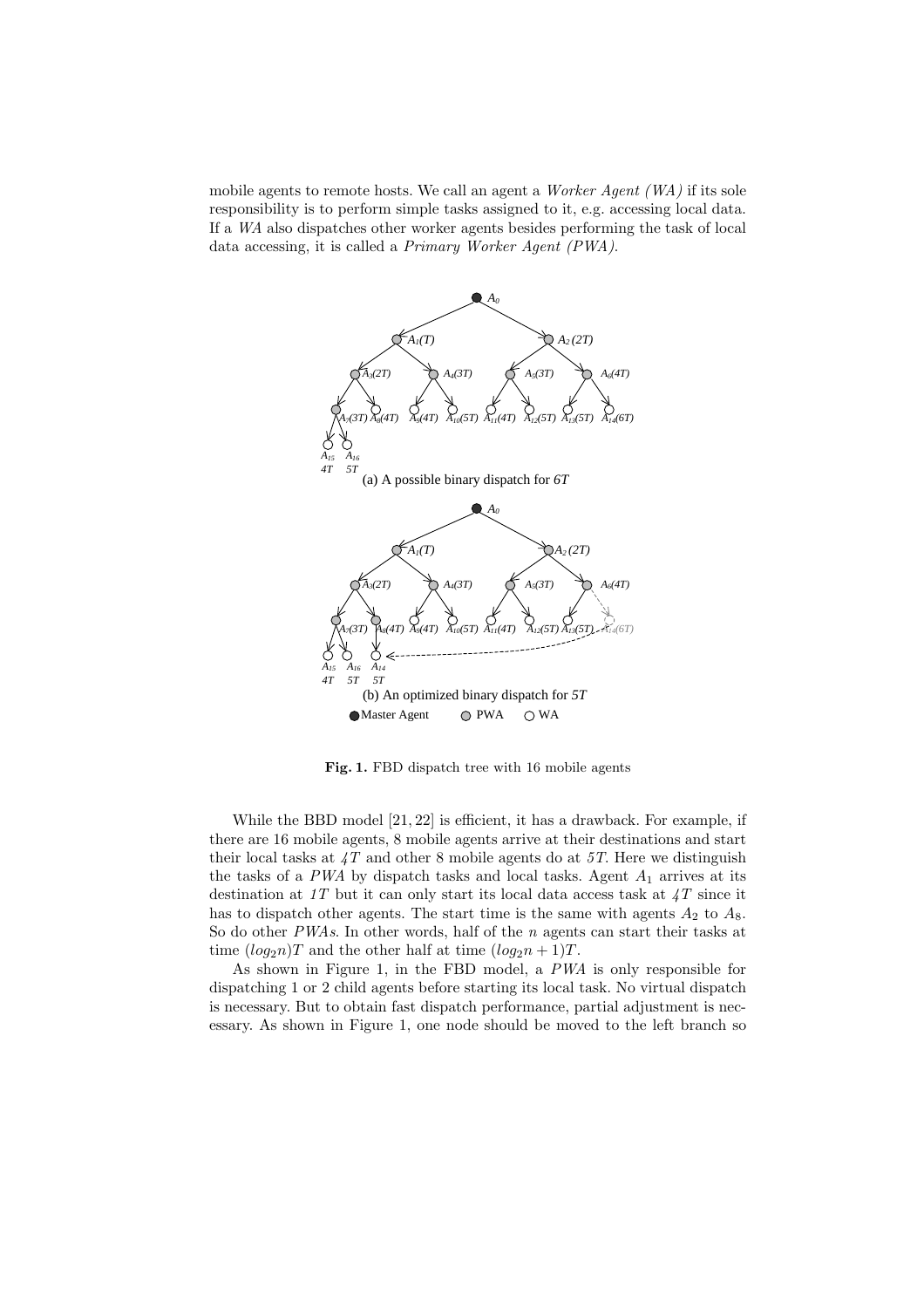that the overall dispatch time is within  $(log_2 n + 1)T$  (see Figure 1b). It is the same with 32 or *n* (when  $n = 2<sup>h</sup>$ , *h* is an integer) agents.

We can observe in Figure 1b that  $A_1$  starts its local task at 3T no matter how many descendent agents it has. It is  $4T$  for  $A_2$  and  $A_3$ , and  $5T$  for  $A_4$  and  $A_5$  etc. The latest one is  $(log_{2}n + 1)T$  when having n agents altogether. The final one is the same with BBD model. That means that the starting times of all agents disperse equally from  $3T$  to  $(log_2 n + 1)T$  but the dispatch complexity remains  $O(log<sub>2</sub>n)$ . This significantly benefits the efficiency when the number of mobile agents is large.

For the implementation strategy of both BBD and FBD models, in IBM Javabased Aglets system [1], if all agents have the same type of tasks with different arguments, a clone-based strategy can be adopted. This can reduce the network bandwidth. Otherwise, all agent classes can be packaged in a JAR file that can be attached with a dispatched agent. A new agent instance can be created from it. For both strategies, the common feature is that when a new agent is created, arguments can be encapsulated before it is dispatched. Here in this paper, we focus on the generic route structures and ignore implementation details.

#### 3 Two Secure Route Structures

In this section, we will discuss possible solutions of secure route structure and dispatch protocol based on the FBD model.

The structure of an agent can be described as follows:

 ${Cer0/id0, S, C, D}$ 

 $Cer\theta$  is the certificate of its sender, which should be a registered host in a PKI (Public Key Infrastructure) environment. With it, a receiver could verify the ownership of a coming agent. Without loss of generality, for simplicity,  $Cer\theta$  can be replaced by the unique id of the sender.  $S$  is the state of an agent represented by a set of arguments. A route is part of it. C is the code of the agent and  $D$  is the results obtained after execution. It can be sent back through messages.

In the FBD model, if no secure route structure is provided, a host where a PWA resides can know all addresses of the hosts where the PWA's descendant agents should go. Attacks can be easily mounted without being detected.

In this section, to propose several secure route structures, we adopted the combination of public-key encryption and signature schemes. In our protocol, all routes are generated by master agent  $A_0$  at home host  $H_0$  before any dispatch is performed. Routes are encrypted by public keys of corresponding hosts that will be visited. A carried encrypted route can be decrypted with the assistance of the destination host. The host also helps to dispatch child agents when a PWA arrives there. The agent can verify the validity of plaintext using included signature. The host can delete a used route after the corresponding dispatch is successful.

In the following context, we assume the following scenario. A host (say, home host  $H_0$  here) needs to dispatch a pool of mobile agents to other hosts for execution. After generating corresponding secure routes, the master agent  $A_0$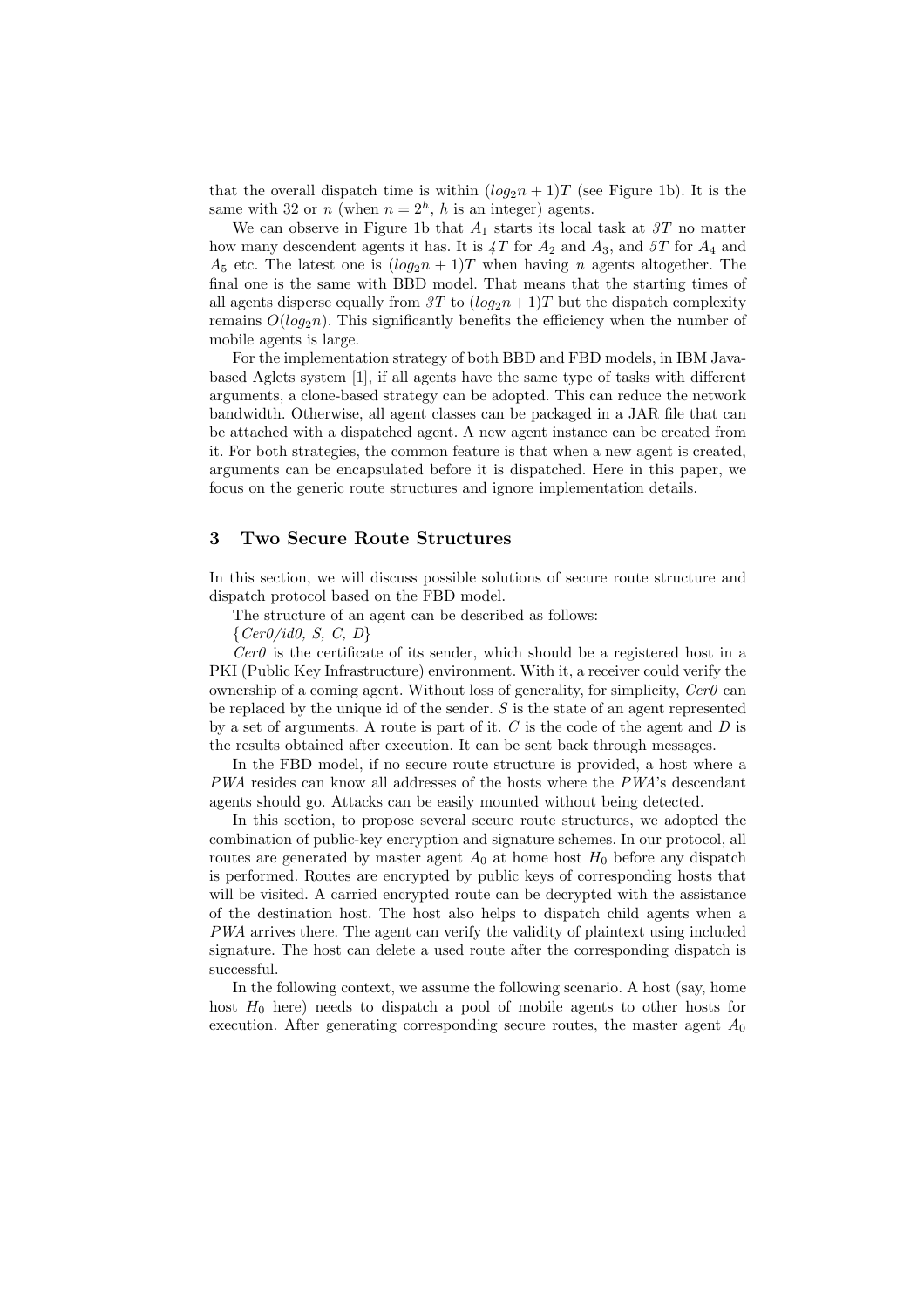dispatches 2 PWAs by FBD, encapsulating secure routes to them and then waits for returned results. To simplify, we also suppose that agent  $A_i$  should be dispatched to host  $H_i$  where once arriving,  $A_i$  should deploy its subsequent child agents if it is a PWA or complete its local task if it is a WA. In our description,  $h$  denotes the one-way hash function.  $P_A$  denotes the public key of participant A while  $S_A$  denotes A's secret key.

Also we will examine if these secure route structures can be used to detect the attacks as follows.

 $ATK1$ : route forging attack (forge a route)

 $ATK2$ : route delete attack (delete a unused route)

 $ATK3$ : dispatch skip attack (skip a predefined dispatch)

 $ATK4$ : replay attack (dispatch a forged agent to a visited host)

 $ATK5$ : wrong dispatch attack (dispatch an agent to a wrong host)

 $ATK6$ : dispatch disorder attack (break the predefined dispatch order)

#### 3.1 Secure Route Structure (I)

During the process of dispatching, a PWA resides at the same host without any migration. Its task is to dispatch one or two child agents and then complete its local task.

The secure route structure is as follows:

Secure Route Structure (I)

(i) For a PWA A at current host CH,

 $r(A)=P_{CH}$ [isPWA, ip(LH),  $r(LA)$ , ip(RH),  $r(RA)$ , ip(H<sub>0</sub>), t,  $S_{H_0}(\bar{h}(i s PWA,$  $ip(PH), ip(CH), ip(LH), r(LA), ip(RH), r(RA), ip(H_0), id(H_0), t))$ 

(ii) For a WA A at current host CH,

 $\bar{r}(A) = P_{CH} [is WA, ip(H_0), S_{H_0} (\bar{h} (is WA, ip(PH), ip(CH), ip(H_0), id(H_0), t))]$ where

 $- r(A)$  denotes the route obtained at host H that is encrypted by the public key of H, say  $P_H$ ;

 $-$  isPWA or isWA is the token showing the current agent is a PWA or a WA;

-  $ip(H)$  denotes the address of host  $H$ ;

- CH is the current host; LH and RH are the left child host and right child host and PH is the parent host of  $CH$ ;  $H_0$  is the home host;

- LA is the left child agent of A and RA is the right one;

- if current agent has only one child agent,  $ip(RH)$  and  $r(RH)$  are NULL;

-  $id(H_0)$  denotes the unique identification of  $H_0$ ; here for simplification, we use it to represent the ownership;

- t is the unique timestamp when the route is generated at  $H_0$  and it is unique in all routes;

In route structure (I), the route of an agent is encrypted by the public key of its destination host. The route is encapsulated when it is dispatched by its parent agent. Starting the binary dispatch process with secure routes, the master agent  $A_0$  dispatches two PWAs to different hosts, each being encapsulated with an encrypted route for future dispatch task. When an agent has successfully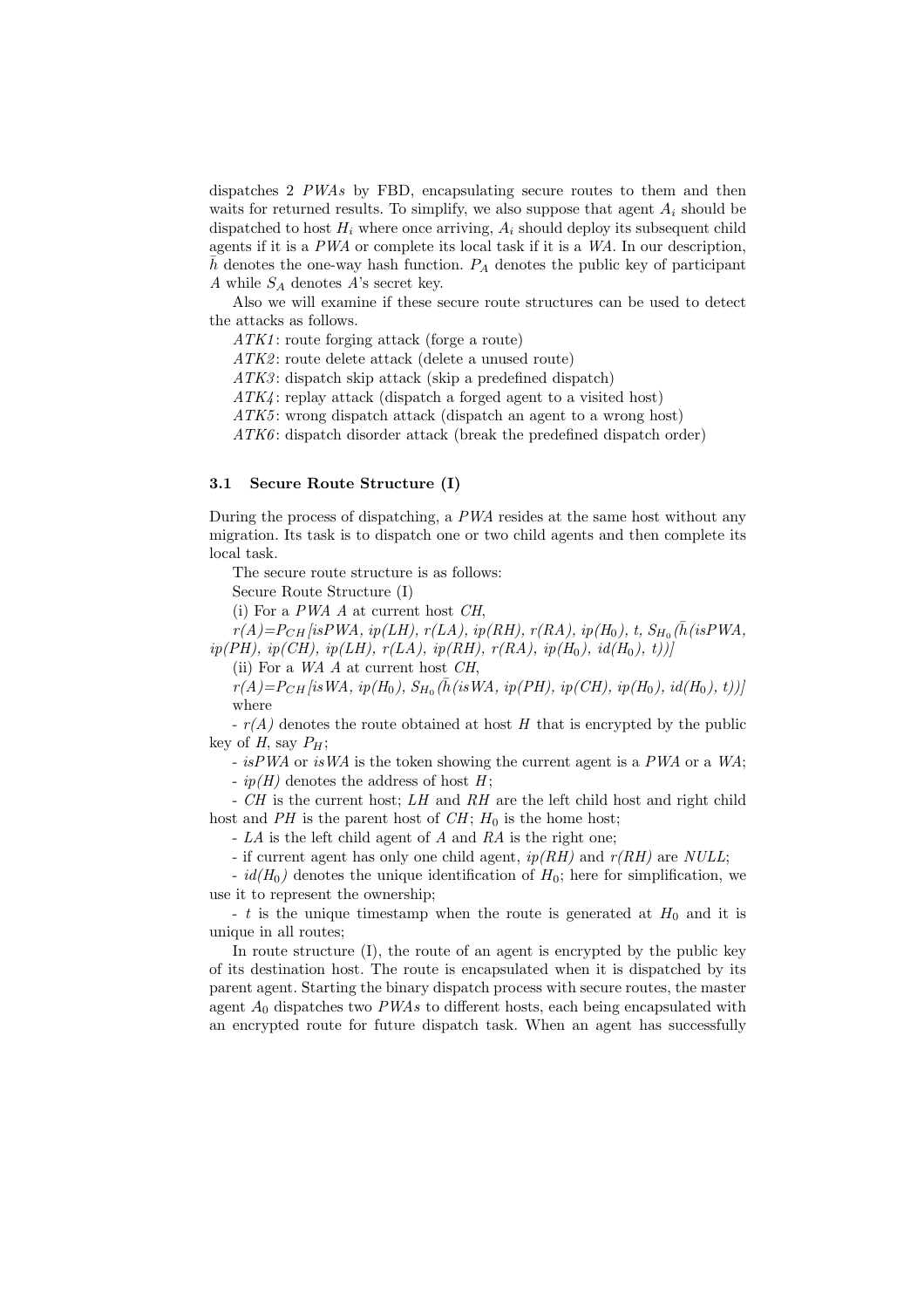arrived at the current host CH, it should send back a feedback message to its parent host PH confirming the successful dispatch as follows:

 $P_{PH}[ip(CH),~t_R,~S_{H_0}(\bar{\bar{h}}(\dots),~S_{CH}(ip(CH),~t_R,~S_{H_0}(\bar{h}(\dots)))]$ 

This message is encrypted by the public key of home host including the signature by  $H_0$  included in the dispatched agent's route.  $t_R$  is the time when the agent is received.

The carried route  $r(A)$  can be decrypted with the secret key of  $CH$  so that the agent can know:

- it is a PWA or a WA. This is used to determine if it needs to dispatch child agents;

- the signature signed at host  $H_0$ , i.e.,  $S_{H_0}(\bar{h}(isPWA, ip(PH), ip(CH), ip(LH),$  $r(LA)$ ,  $ip(RH)$ ,  $r(R\overline{A})$ ,  $ip(H_0)$ , t)) for a PWA, or  $S_{H_0}(\overline{h}(isWA, ip(PH), ip(CH))$ ,  $ip(H_0), t)$  for a WA.

If it is a PWA, it will also know

- the address  $ip(LH)$  of the left child host  $LH$  and its route  $r(LA)$ ;

- the address  $ip(RH)$  of the right child host RH and its route  $r(RA)$ ;

For any PWA or WA, the route includes the address of  $H_0$  (i.e.  $ip(H_0)$ ), the home host where  $A_0$  is residing. With this address, the agent can send its result back to  $A_0$ .

Next, we illustrate the dispatch process through an example.

1 When  $A_0$  is dispatched to  $H_1$ , it carries its route  $r(A_1)$ .

2 After the route is decrypted, namely

 $r = {isPWA, ip(H_3), r(A_3), ip(H_4), r(A_4), ip(H_0), t, S_{H_0}(\bar{h}(\dots))}$ 

 $A_1$  obtains addresses  $ip(H_3)$   $ip(H_4)$  and  $ip(H_0)$ , routes  $r(A_3)$  and  $r(A_4)$ .

3 Then  $A_1$  dispatches agent  $A_3$  to host  $H_3$ , encapsulating route  $r(A_3)$  to it.

4 Once arriving  $H_3$ ,  $A_3$  sends back a confirmation message as follows:  $msg = P_{H_1}[ip(H_3), t_{R_3}, S_{H_0}(\bar{h}(\ldots), S_{H_3}(id(H_3), ip(H_3), t_{R_3}, S_{H_0}(\bar{h}(\ldots)))]$ 

where  $t_{R_3}$  is the time when  $H_3$  received  $A_3$ 

5 After that  $A_1$  dispatches agent  $A_4$  to  $H_4$  and receives a message from  $A_4$ .

6 Hereafter  $A_1$  will start to complete its local task and return the result to  $A_0$  at  $H_0$ .

Clearly, under this model, at any layer, only the addresses of the 2 child hosts are exposed to the current host.

Next, we will examine if route structure (I) and its dispatch protocol can detect the above-mentioned attacks.

Fist, route structure (I) adopts a nested structure. Each route is encrypted by the pubic key of the destination host. It does not need the agent to carry any key.

Second, in each route, a signature by  $H_0$  is included which includes the information of the rest of the route. At a destination, the host could use the public key of  $H_0$  and the public hash function  $\bar{h}$  to check the signature and verify the data integrity of the route. Since no party knows the private key of  $H_0$ , the signature cannot be forged. That means a forged route can be found by the destination host  $(ATK1)$ . Even if a sub-route (say,  $r(LA)$  or  $r(RA)$ ) is deleted by current host, the agent can also check the integrity via a trust third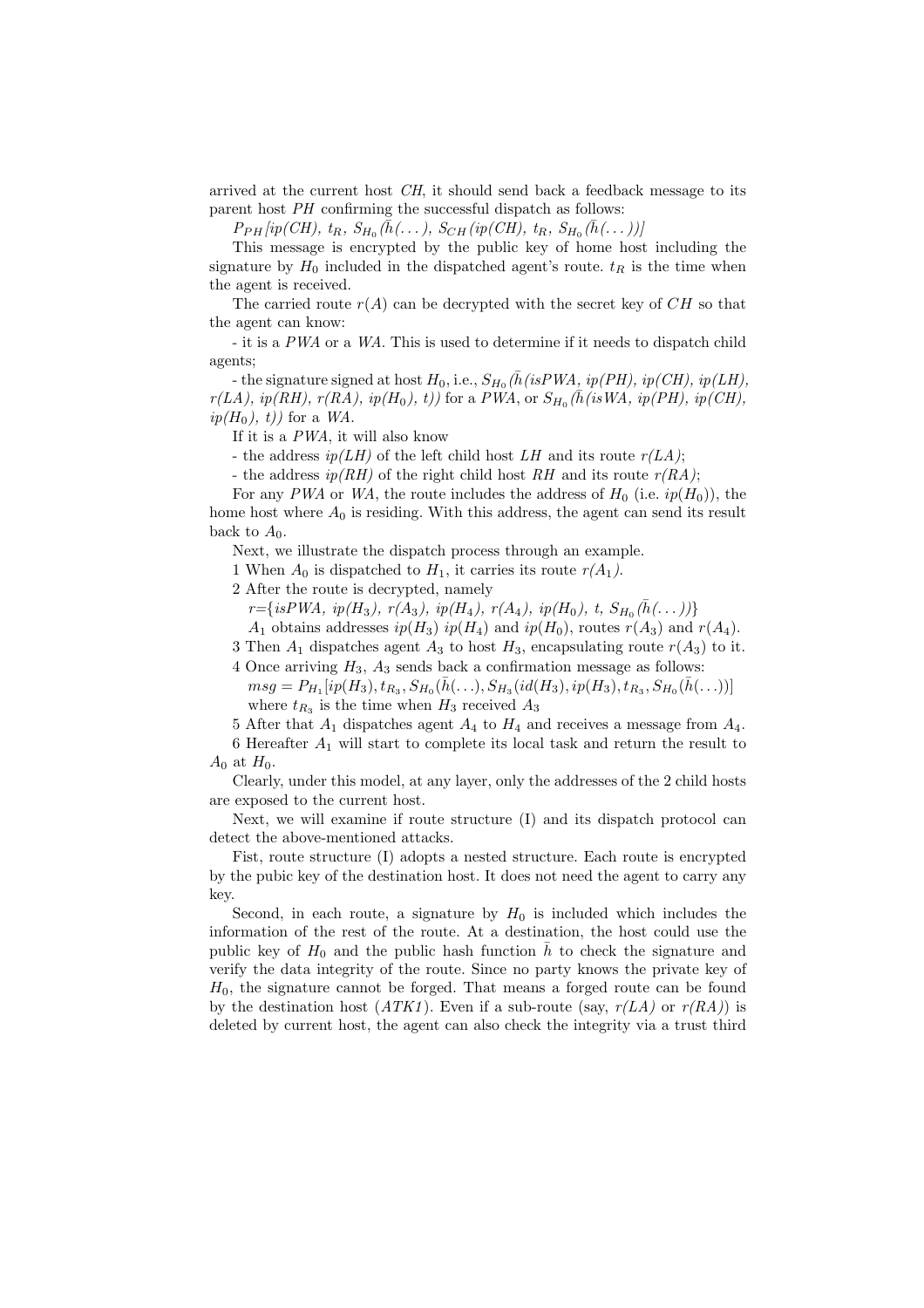party (TTP). And deleting a route will cause no results returned to master agent  $A_0$ . So a route deletion attack  $(ATK2)$  or a dispatch skip attack  $(ATK3)$  will be found.

Meanwhile since  $t$  is unique in all routes and signatures, and signatures cannot be forged, a replay attack can be found by the destination host  $(ATK4)$ . In a signature, the dispatch route, i.e. the path from parent host PH to current host CH and to child host LH or RH, is included also. This can reduce the redundancy of the route  $(ip(PH)$  and  $ip(CH)$  appear in the signature only) and detect a wrong dispatch  $(ATK5)$ .

But with route structure  $(I)$ , a PWA could dispatch its right agent first or dispatch agents after the local task is completed. That means the dispatch order may not be strictly followed  $(ATK6)$ . Thus the overall dispatch performance will be worsened. The reason is that two sub-routes for child agents are obtained simultaneously when a route is decrypted. Moreover there is no dependency between two dispatches.

#### 3.2 Secure Route Structure (II)

In the following, an alternative route structure is presented where the route of the right child agent is included in the route of left child agent. When the left child agent is dispatched to the left child host, a feedback is returned to the current agent including the route for the right dispatch. With it, the current agent can dispatch the right child agent to right child host. Hereby, the dispatch order could not be broken  $(ATK6)$  while the properties against other attacks remain the same.

Obviously in this route, the structures for left dispatch and right dispatch are different since a left dispatch should return a predefined route that is included ahead. For the right dispatch, there is no such a sub-route.

Secure Route Structure (II)

(i) For a PWA A at current host CH, if A is a left child agent of its parent agent at host PH, the route for A is:

 $r(A)=P_{CH}$ [isPWA, ip(LH),  $r(LA)$ , ip(RH), ip(H<sub>0</sub>),  $r(A_{RS})$ , t,  $S_{H_0}(\bar{h}(i s PWA,$  $ip(PH), ip(CH), ip(LH), r(LA), ip(RH), ip(H_0), r(A_{RS}), id(H_0), t))$ 

where

-  $A_{RS}$  is the right-sibling agent of A, namely, the right child agent of  $A$ 's parent agent;

-  $r(RA)$  is not included in  $r(A)$ .

(ii) For a PWA A at current host  $CH$ , if A is a right child agent of its parent agent at host PH, the route for A is:

 $r(A)=P_{CH}$ [isPWA, K<sub>PA</sub>, ip(LH),  $r(LA)$ , ip(RH), ip(H<sub>0</sub>), t, S<sub>H<sub>0</sub></sub> ( $\bar{h}$  (isPWA,  $K_{PA}$ , ip(PH), ip(CH), ip(LH),  $r(LA)$ , ip(RH), ip(H<sub>0</sub>), id(H<sub>0</sub>), t))] where

 $-K_{PA}$  is a switch variable for parent agent PA that is encrypted by the public key of parent host  $PH$ , say  $P_{PH}$ ;

(iii) For a WA A at current host  $CH$ , if A is a left child agent of its parent agent at host PH, the route for A is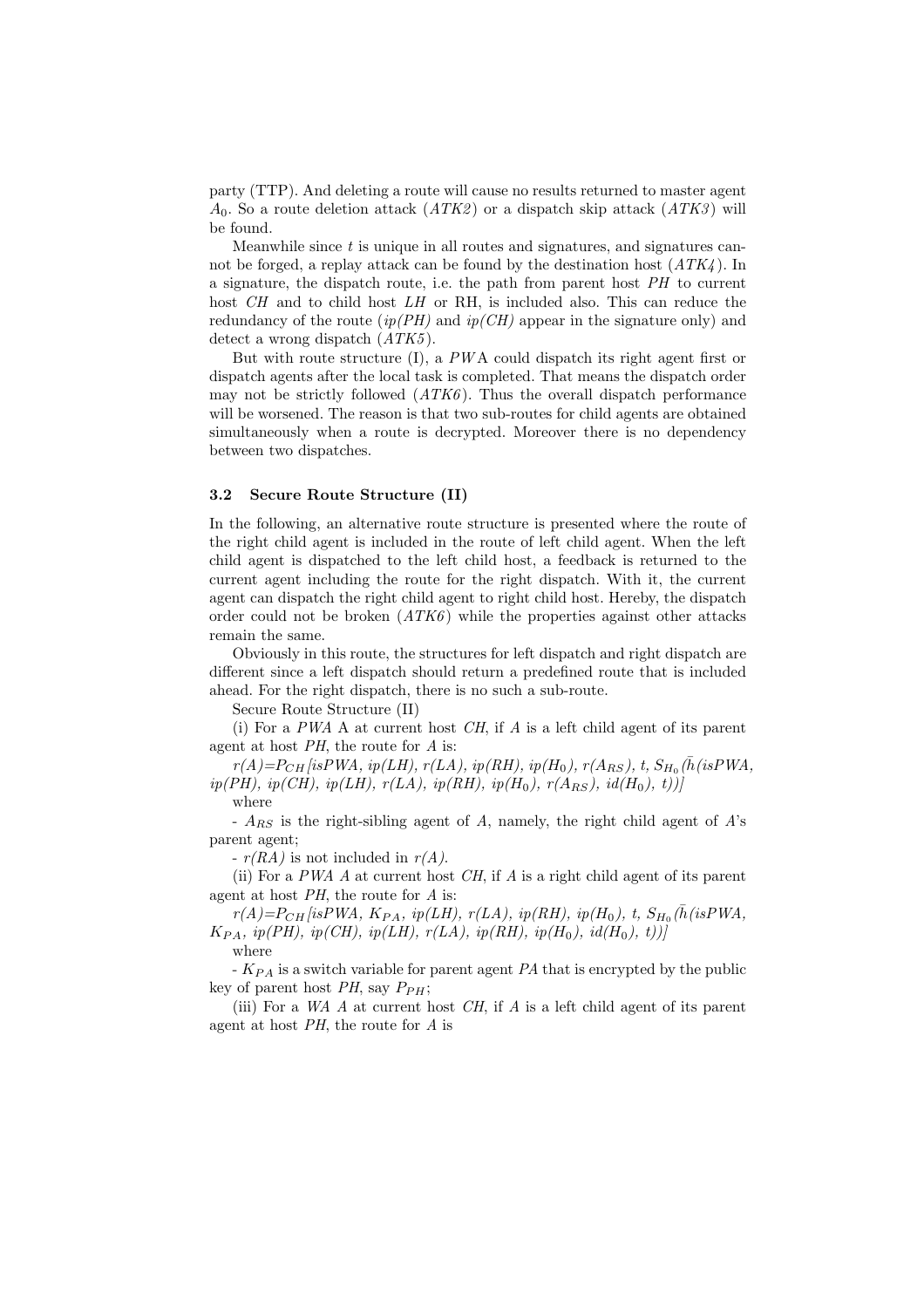$r(A)=P_{CH}$  [is WA,  $r(A_{RS})$ , ip(H<sub>0</sub>), t,  $S_{H_0}(\bar{h}(isWA, ip(PH), ip(CH), r(A_{RS}),$  $ip(H_0), id(H_0), t$ )]

where

-  $A_{RS}$  is the right-sibling agent of A, namely, the right child agent of  $A$ 's parent agent;

(iv) For a WA A at current host CH, if A is a right child agent of its parent agent at host PH, the route for A is

 $r(A)=P_{CH}$  [is WA,  $K_{PA}$ , ip(H<sub>0</sub>), t,  $S_{H_0}(\bar{h}(isWA, K_{PA}, ip(PH), ip(CH), ip(H_0),$  $id(H_0), t))$ 



Fig. 2. Dispatch process of structure (II)

In route structure  $(II)$ , a PWA arriving at the destination knows that it has to dispatch 2 child agents and where they should go. But it does not have the route for the right child agent. Only after its left child agent is dispatched can the route for the right child agent be returned and hereafter the right dispatch can be performed. Similar to structure (I), the route for the right agent is encrypted by the public key of the right child host. So the left child host cannot decrypt it and don't know the address where the corresponding agent should go. This could prevent a forged agent to be dispatched to the right child host by the left child agent. In terms of the route structure, the route for the right child agent, say  $r(RA)$ , is moved from  $r(A)$  to the route of left child agent  $r(LA)$  (hereby  $r(RA)$  is denoted as  $r(A_{RS})$ ). Likewise, in structure (II), a switch variable for current host CH is included in the route of its right child agent. Here we assume that each agent has its unique switch variable encrypted by the public key of its destination host. Only after the right child agent is dispatched can current agent obtain it to start its local task.

Next, we will illustrate the dispatch process of agent  $A_1$  (see Figure 2).

1 When  $A_1$  arrives  $H_1$ , its decrypted route is

 $r = \{ is PWA, ip(H_3), r(A_3), ip(H_4), ip(H_0), t, S_{H_0}(\bar{h}(\dots)) \}$ 

2  $A_1$  will know it is a PWA. Its left child agent is going to  $H_3$  with  $r(A_3)$ while its right child agent is going to  $H_4$  but there is no route for it now.

After  $A_3$  is dispatched to  $H_3$ ,  $A_1$  obtains  $r(A_4)$  from a message as follows:

 $msg=P_{H_1}[ip(H_3), r(A_4), t_{R_3}, S_{H_0}(\bar{h}(\dots)), S_{H_3}(ip(H_3), ip(H_3), r(A_4),$  $t_{R_3},\,S_{H_0}(\bar{\bar{h}}(\dots)))]$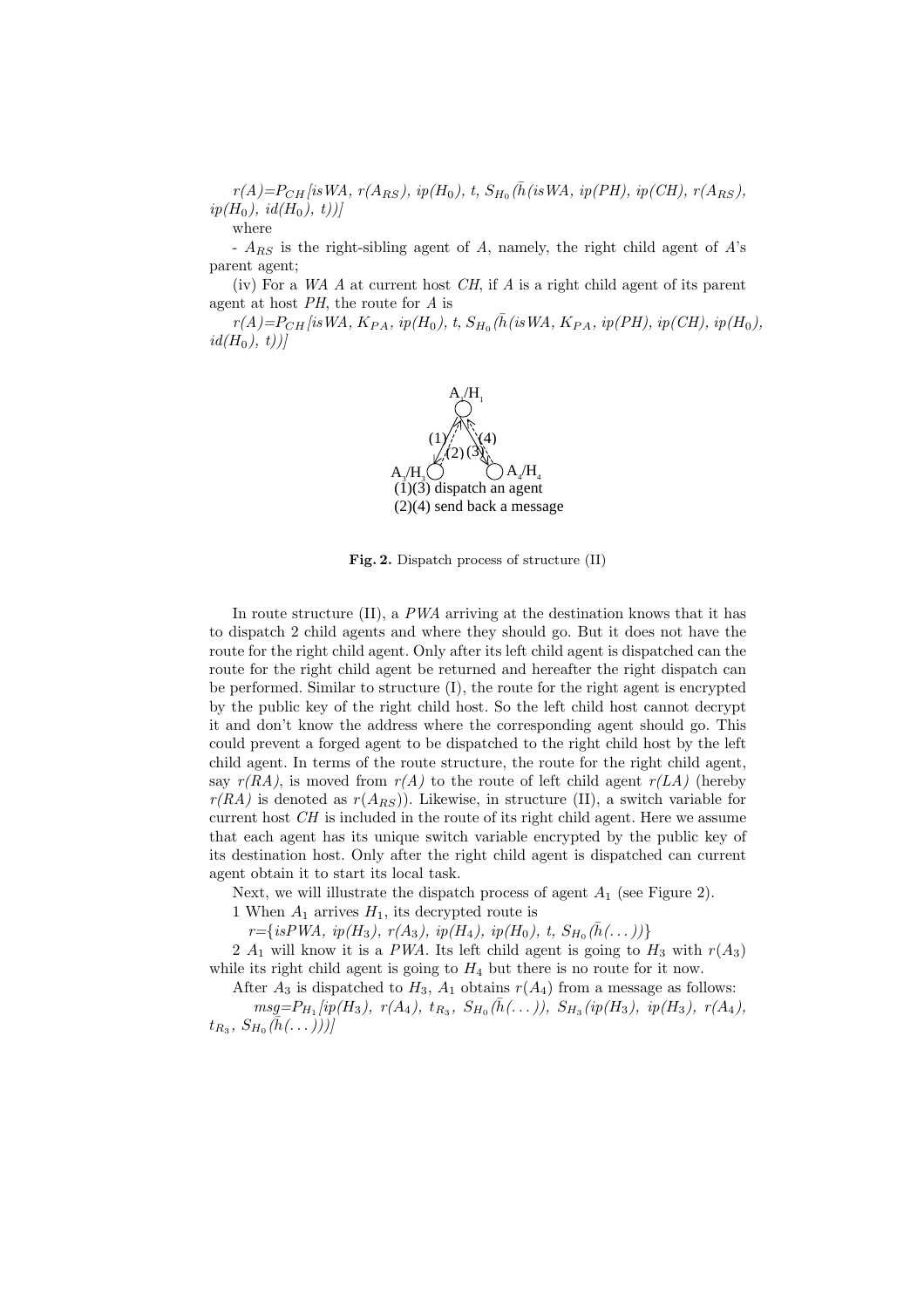where  $t_{R_3}$  is the time when  $H_3$  received  $A_3$ .

3 Hereby  $A_4$  could be dispatched.

4 From the successful dispatch of  $A_4$ ,  $A_1$  gets the switch variable  $K_{A_1}$  to start its task and return the result to  $A_0$  at  $H_0$ .

In fact structure (I) has the same dispatch process as shown in Figure 2. But the returned message is simpler.

Moreover, it is easy to see structure (II) remains the same properties as structure (I) against attacks  $ATK1$  to  $ATK5$ . Due to the special arrangement of the route  $r(RA)$ , the dispatch order will be strictly followed so that the dispatch protocol can prevent dispatch disorder attack (ATK6).

The comparison of the security properties of two structures is listed in Table 1.

| <b>Table 1.</b> Security Properties of Two Structures |  |
|-------------------------------------------------------|--|
|-------------------------------------------------------|--|

|                                             | ATK1        |  | ATK2 ATK3 ATK4 ATK5 ATK6 |  |  |  |
|---------------------------------------------|-------------|--|--------------------------|--|--|--|
| Route $(I)$                                 | $Y$ and $Y$ |  | Y, by $A_0$ Y, by $A_0$  |  |  |  |
| Route $(II)$                                |             |  |                          |  |  |  |
| Y: the attack can be prevented or detected: |             |  |                          |  |  |  |

 $N$ : the attack cannot be prevented or detected.

# 4 Complexity Comparison of Route Structures

In this section, we analyze the complexity of route generation of different models. To simplify, we assume that the time to encrypt a message of arbitrary-length is a constant, say C.



Fig. 3. Steps in the route generation of structure (II)

In structure (I), when a branch has m nodes, the route of the root is generated after two sub-routes are ready, which have  $m/2-1$  and  $m/2$  nodes respectively.

$$
\begin{cases}\nT(n) = 2T(n/2) \\
T(m) = T(m/2) + T(m/2 - 1) + C & (2 \le m \le n/2) \\
T(1) = C\n\end{cases}
$$
\n(1)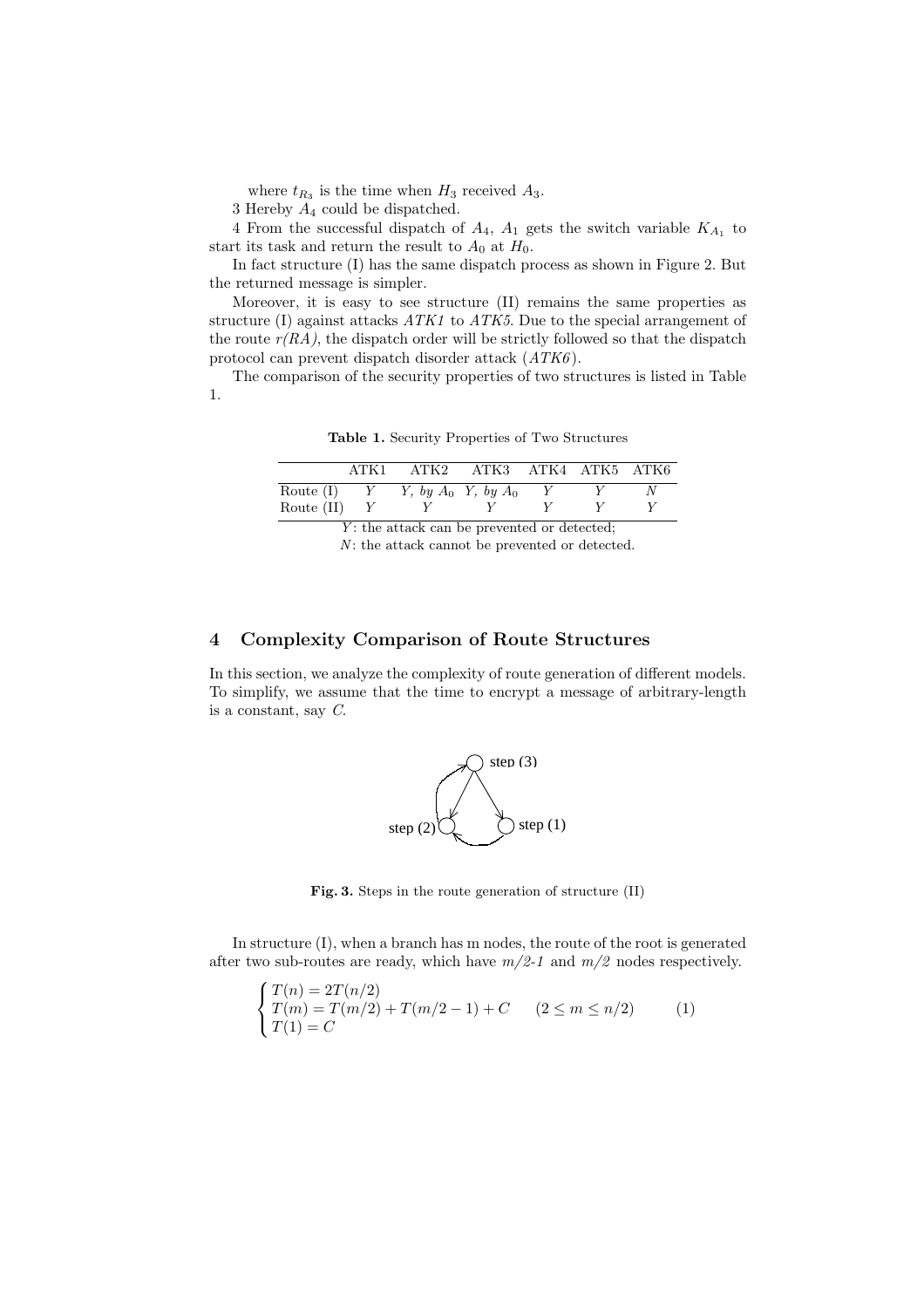$T(m) = T(m/2) + T(m/2 - 1) + C$   $\lt 2T(m/2) + C$  yields  $T(m)=O(m)$ . So  $T(n)$  is  $O(n)$ .

In route structure (II), the route of the right child agent is generated first (step 1 in Figure 3). Then it is included in the route of the left child agent (step 2 in Figure 3), which is included in the route of the parent agent (step 3 in Figure 3).

If each sub-branch has  $m/2$  nodes, the complexity is

$$
\begin{cases}\nT(n) = 2T(n/2) \\
T(m) = 2T(m/2) + C \\
T(1) = C\n\end{cases} \quad (2 \le m \le n/2)
$$
\n(2)

#### So  $T(n)$  is  $O(n)$ .

Though structure (II) seems more complex than structure (I), their route generation complexities are the same. The complexity comparison of two structures is listed in Table 2.

Table 2. Complexity Comparison of Two Structures

|              | Route Generation Complexity | Dispatch Complexity |
|--------------|-----------------------------|---------------------|
| Route $(I)$  | O(n)                        | $O(log_2 n)$        |
| Route $(II)$ | O(n)                        | $O(log_2 n)$        |

#### 5 Conclusions

This paper presented two secure route structures and corresponding dispatch protocols based on a fast binary dispatch (FBD) model ensuring both security and efficiency. They expose only minimal addresses to a host to perform dispatches. With the improvement of security performance in structure (II), the complexity of route generation remains unchanged.

For practical applications, mobile agents with the same type tasks and physically close destinations can be put in the same group encapsulated with preencrypted routes. For verifying the integrity of a coming agent, the pure code can be included in the signature of a route after being hashed to a fixed length (e.g. 128 bytes by MD5 algorithm) when it is generated at the home host. And the length of the signature remains unchanged.

Though structure (II) has better properties, once a predefined host is not reachable, all members predefined in a branch will not be activated. To resolve this problem, a robustness mechanism should be designed. Furthermore, in our future work, we will conduct experiments comparing the performance differences of different protocols.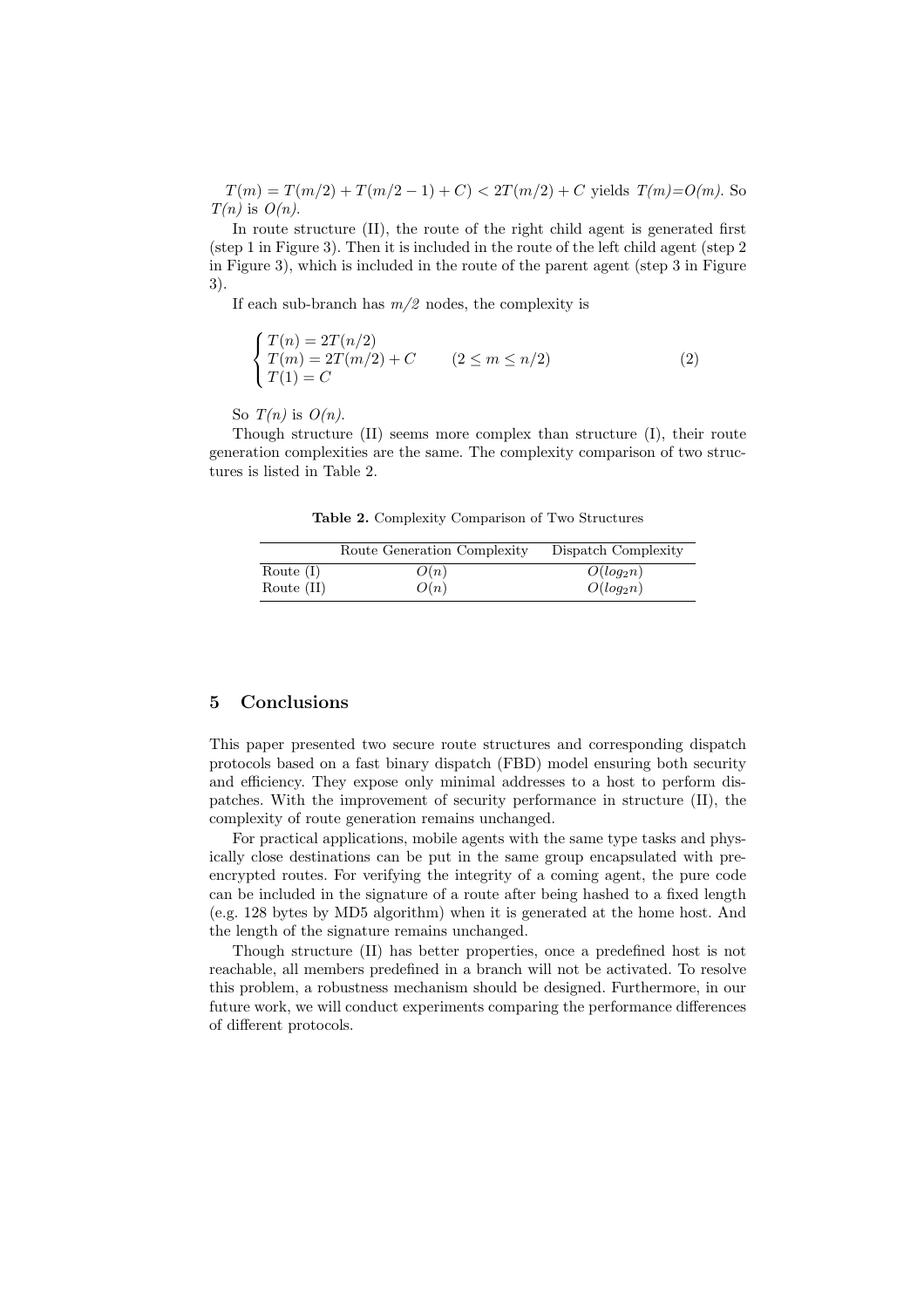## 6 Acknowledgement

This work was partly supported by National University of Singapore. The authors would like to thank the anonymous reviewers for their valuable comments.

## References

- 1. D. B. Lange, and M. Oshima, Programming and Deploying Java Mobile Agents with Aglets, Addison-Wesley Press, Massachusetts, USA, 1998
- 2. S. Papastavrou, G. Samaras, and E. Pitoura, Mobile Agents for World Wide Web Distributed Database Access, IEEE Transactions on Knowledge and Data Engineering, Vol. 12, Issue 5, Sept.-Oct. 2000, pp 802-820
- 3. D. B. Lange, and M. Oshima, Mobile Agents with Java: The Aglet API, appears in Mobility: Process, Computers, and Agents (edited by Milojicic, D., Douglis, F. and Wheeler, R.), Addison-Wesley Press, Reading, Massachusetts, USA, 1999, pp 495-512
- 4. I. Foster, C. Kesselman, J. Nick, S. Tuecke,The Physiology of the Grid: An Open Grid Services Architecture for Distributed Systems Integration. Open Grid Service Infrastructure WG, Global Grid Forum, June 22, 2002
- 5. I. Foster, The Grid: A New Infrastructure for 21st Century Science. Physics Today, 55(2):42-47, 2002.
- 6. I. Foster, C. Kesselman, Computational Grids, Chapter 2 of "The Grid: Blueprint for a New Computing Infrastructure", Morgan-Kaufman, 1999.
- 7. M. Baker, R. Buyya and D. Laforenza, Grids and Grid Technologies for Wide-Area Distributed Computing, International Journal of Software: Practice and Experience, Volume 32, Issue 15, Wiley Press, USA, 2002.
- 8. A. Chervenak, I. Foster, C. Kesselman, C. Salisbury, S. Tuecke, The Data Grid: Towards an Architecture for the Distributed Management and Analysis of Large Scientific Datasets. Journal of Network and Computer Applications, 23:187-200, 2001
- 9. Y. Wang, K.-L. Tan and J. Ren, A Study of Building Internet Marketplaces on the Basis of Mobile Agents for Parallel Processing, World Wide Web Journal, Kluwer Academics Publisher, Vol. 5, Issue 1, 2002, pp 41-66
- 10. V. Varadharajan, Security Enhanced Mobile Agents, in Proceedings of the 7th ACM conference on Computer and Communications Security, November 1 - 4, 2000, Athens, Greece, ACM Press, pp 200 - 209
- 11. I. Foster, C. Kesselman, G. Tsudik, S. Tuecke, A Security Architecture for Computational Grids, Proc. 5th ACM Conference on Computer and Communications Security Conference, 1998, pp. 83-92
- 12. U. G. Wilhelm, Cryptographically Protected Objects, Technical Report, Ecole Polytechnique Federale de Lausanne, Switzerland, 1997
- 13. E. Palmer, An Introduction to Citadel-a Secure Crypto Coprocessor for Workstations, in Proceedings of IFIP SEC'94 (Curacao, 1994)
- 14. T. Sander and C.F. Tschdin, Protecting Mobile Agents Against Malicious Hosts, Mobile Agents and Security, LNCS Vol. 1419, Springer-Verlag, 1998, pp 44-60
- 15. P. Kotzanikolaou, M. Burmester, and V.Chrissikopoulos, Secure Transactions with Mobile Agents in Hostile Environments, ACISP 2000, LNCS 1841, Springer-Verlag, 2000, pp 289-297